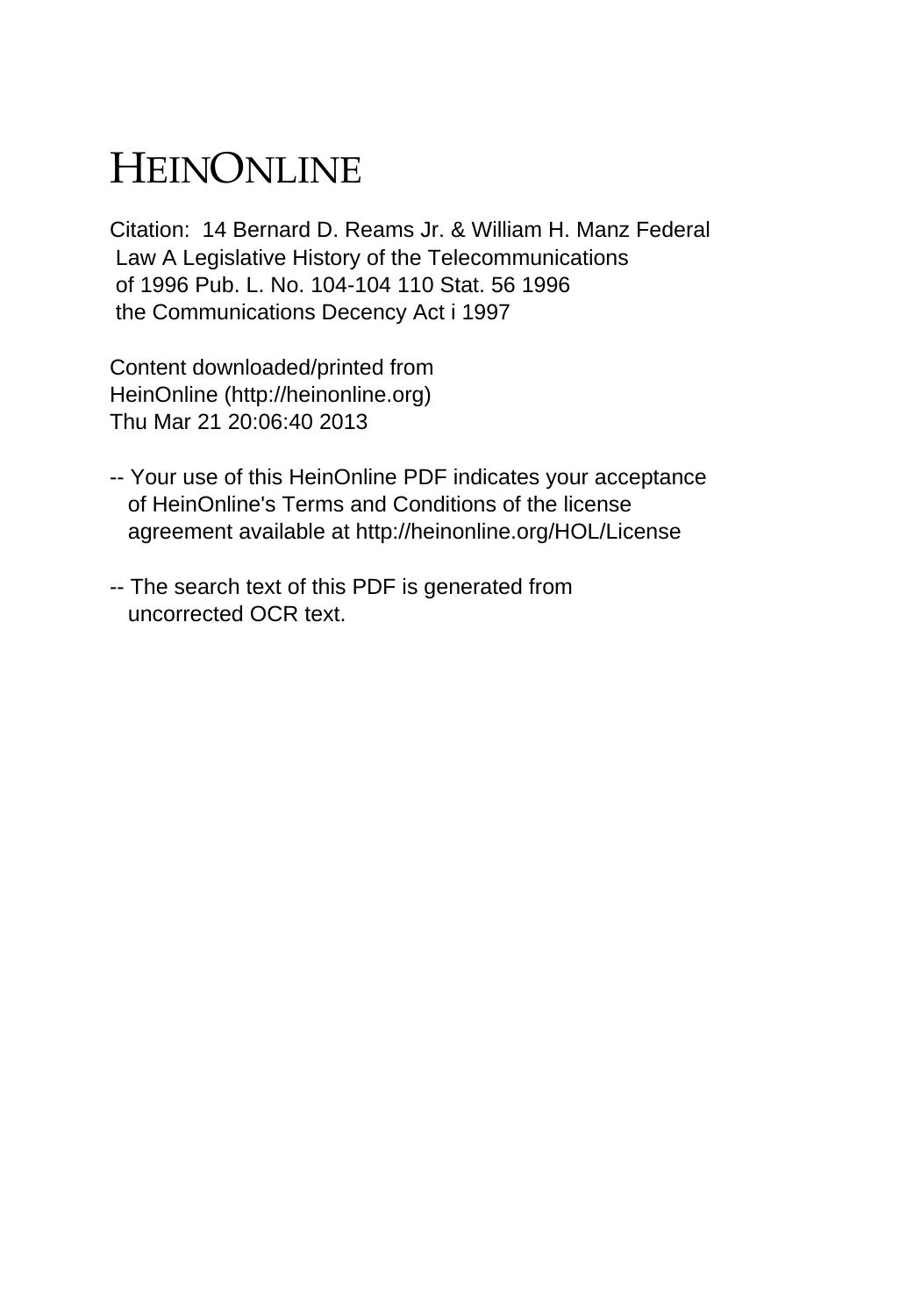## FEDERAL TELECOMMUNICATIONS LAW: A LEGISLATIVE HISTORY OF THE TELECOMMUNICATIONS **ACT** OF **1996** PUB. L. NO. 104-104, 110 STAT. 56 (1996) INCLUDING THE COMMUNICATIONS **DECENCY ACT**

### Volume 14 Document Number **180**

BY

BERNARD **D.** REAMS, JR. ASSOCIATE DEAN AND PROFESSOR OF LAW ST. JOHN'S UNIVERSITY IN NEW YORK

AND

WILLIAM H. MANz EXECUTIVE LAW LIBRARIAN ST. JOHN'S UNIVERSITY IN NEW YORK

> William S. Hein & Co., Inc. Buffalo, N.Y. 1997